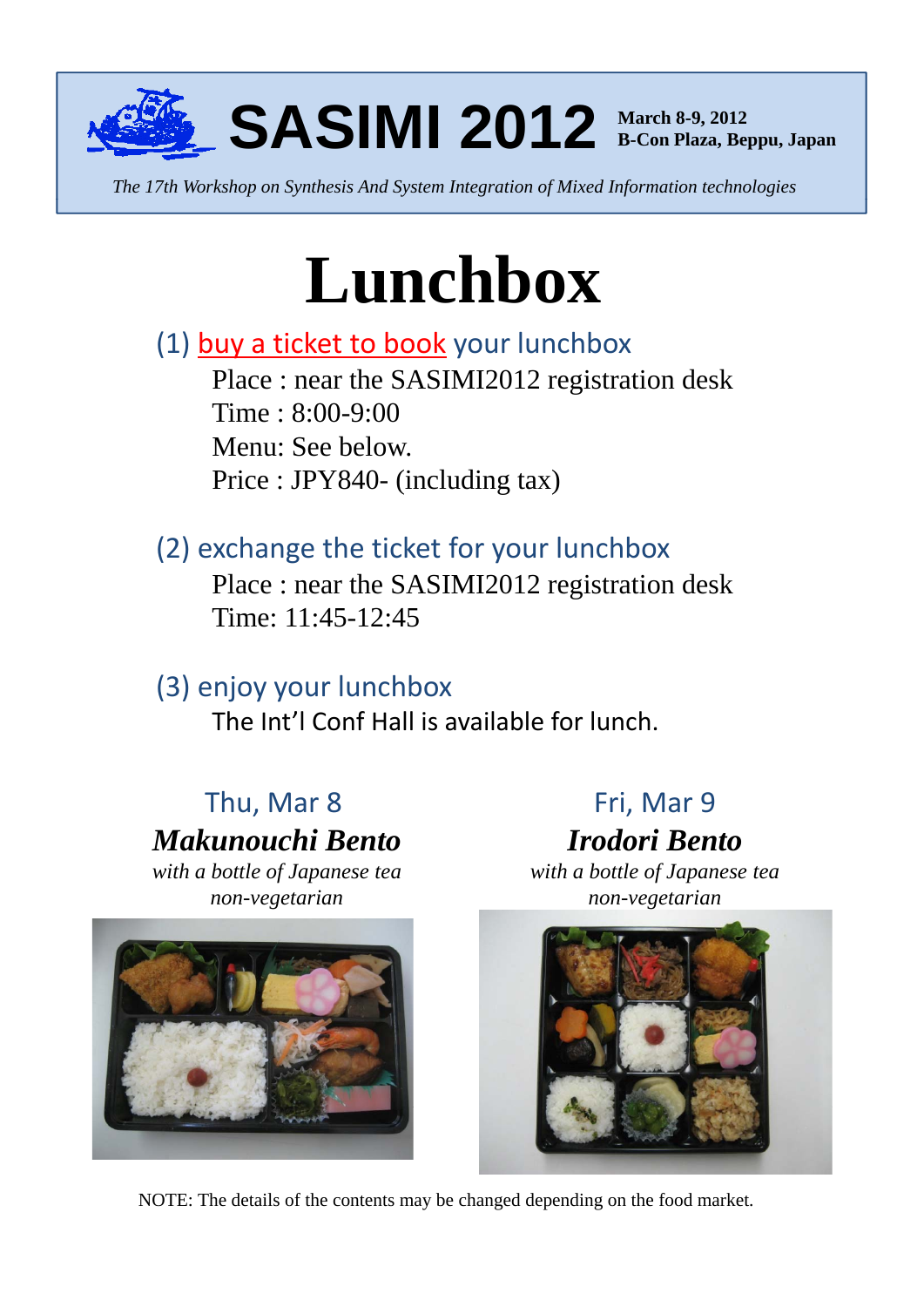# **Restaurants around B-Con Plaza**



- (1) Trois Berry (Sweets, Cakes)
- (2) SHINSEI (Taiwanese Restaurant) (11) KINTARO (Sushi) (2) SHINSEI (Taiwanese
- (3) Mocomoco (Breads)
- (4) SHINSEN ICHIBA (Supermarket)
- (5) IMASEI (Eel Restaurant)
- (6) KAMAEKOU (Sushi)
- (7) SHEMAMAN (Cafe, Pasta, Pizza, etc)
- (8) Joyful
- (Western Foods, Japanese Foods, etc.)
- (9) TENMASA (Tempura)
- (10) AOYAMA Coffee SHA (Cafe, Snack)
- (11) KINTARO (Sushi)
- (12) Hotel SHIRAGIKU
	- (Japanese Foods, Western Foods, etc.)
- (13) SHANTEDORU (Cafe, Cakes)
- (14) SHINANOYA (Japanese Foods)
- (15) TOKYO ICHI UDON MOMIJI TEI (Japanese Noodles) (1999)<br>(Japanese Noodles) (8) Joyful
	- (16) SHIKITEI HANAMURA (Japanese Foods)
	- (17) NAKATSU HOURAIKEN (Ramen Noodles)
	- (18) TOYOTSUNE (Japanese Sea Foods)